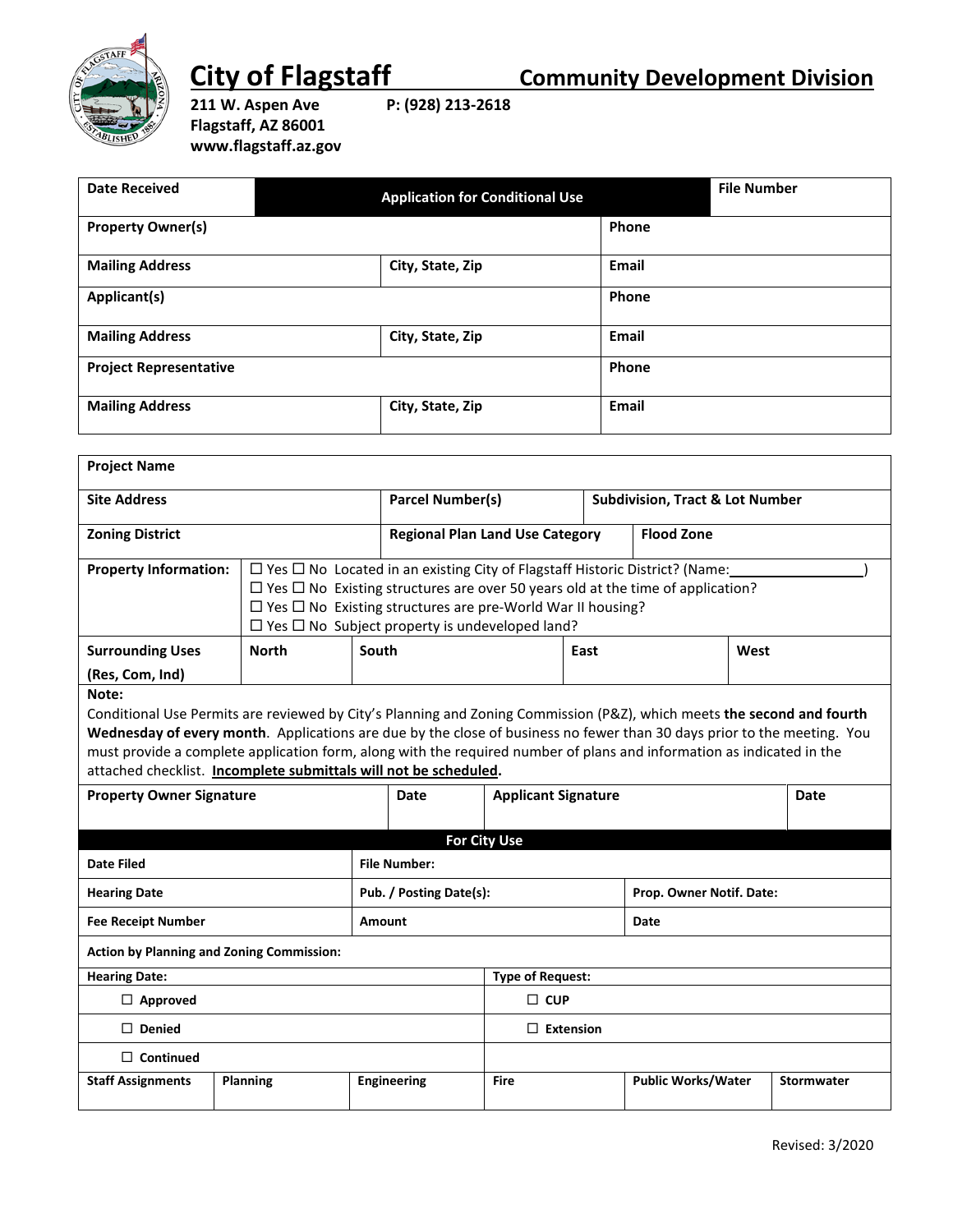## **Conditional Use Permits (CUP)**

Conditional uses are those uses which are presumed to be compatible with other authorized or permitted land uses in a zoning district; but require additional discretionary review, and possibly the imposition of conditions, to ensure that their location, design, and character are appropriate at a particular location. Only those uses which are authorized as conditional uses in Chapters 10-40 (Specific to Zones), may be approved as conditional uses. Further information regarding conditional uses and the CUP process can be found in Section 10- 20.40.050 (Conditional Uses) of the Zoning Code.

### **Review**

Requests for CUP are reviewed by the City's Planning and Zoning Commission (P&Z), an advisory commission appointed by the City Council. A public hearing is held in conjunction with the request in conformance with Section 10-20.30.080 of the Zoning Code. Just before the public hearing is opened, Development Services staff presents its report to the P&Z, and the applicant is given an opportunity to make a presentation regarding the request. During the public hearing, any person may give testimony or submit written materials regarding the proposal. At the conclusion of the public hearing, the P&Z may approve the application as presented, approve the application with conditions, or deny the application. The P&Z may also continue the public hearing to a future meeting if additional information is needed before action can be taken. P&Z meetings are open to the public in compliance with the State's Open Meeting Law, and agendas are posted at City Hall no less than 24 hours prior to the meeting. Minutes are kept of all P&Z meetings.

## **Schedule**

The Planning and Zoning Commission meets on the second and fourth Wednesday of every month at 4:00 p.m. in the afternoon. An application for a CUP must be made by the close of business at least 30 calendar days prior to a regularly scheduled P&Z meeting. Please be aware that a project must receive formal Site Plan Review approval from the Planning Director before a CUP application can be submitted.

## **Attendance by the applicant or a project representative at the Planning and Zoning Commission hearing is mandatory.**

## **Submission Requirements**

All applications for CUP must be accompanied by the following information:

- Application Fee
- $\Box$  10 copies of proposed development plans
- $\Box$  Location/vicinity map
- □ Written response to the required findings for a Conditional Use Permit (Section 10-20.40.050 of the Zoning Code)
- $\Box$  List of property owners, parcel numbers, and assessor's maps, for properties within 300 feet

## *Application Fee*

An application fee payable to the "City of Flagstaff", must be paid at the time an application for a CUP is submitted. The fee helps cover the cost of meeting noticing and advertising requirements.

## *Signatures*

All applications must be signed and dated by both the applicant and the owner of the property.

## *Proposed Development Plans*

Proposed development plans that must be submitted in conjunction with a CUP application are the same as those required for formal Site Plan Review (see list below). Refer to the Site Plan Review Application for a complete description of these plans and the information that must be depicted on them.

- $\Box$  Site plan
- $\Box$  Building elevations (one copy in color)
- $\Box$  Building floor plans
- Landscape plan
- $\Box$  Resource survey and protection plan (when applicable)
- $\Box$  Exterior lighting plan
- $\Box$  Preliminary signage plan

All plans submitted with the application must be folded to approximately 8.5 x 11 inches in size.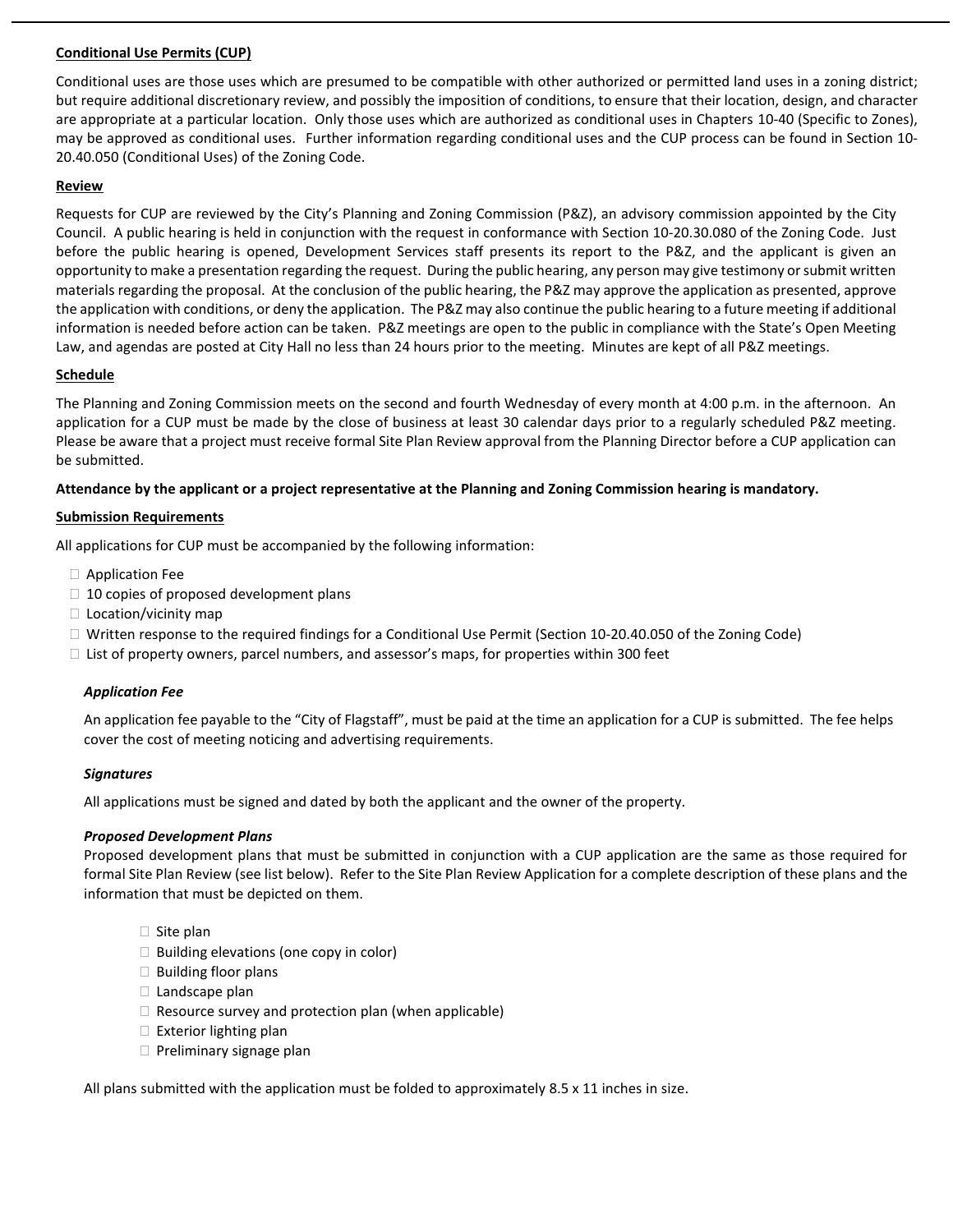#### *Location/Vicinity Map*

The location/vicinity map shows adjacent streets and properties, as well as the land uses and zoning for those properties. Any contiguous property owned by the property owner or applicant must also be shown. The location/vicinity map must be drawn to scale and include dimensions. The location/vicinity map can be made a part of the site plan where space permits.

## *Findings for Granting a CUP*

The CUP may be issued only when the P&Z finds that the applicant has considered and adequately addressed all of the following issues to ensure that the proposed use will be compatible with the surrounding area. Therefore, the CUP application must include a written response indicating how the request meets the findings identified in Section 10-20.40.050 of the Zoning Code. Attach substantiating documentation when necessary.

- 1. That the conditional use is consistent with the objectives of the Zoning Code and purpose of the zone in which the site is located.
- 2. That granting the conditional use will not be detrimental to the public health, safety or welfare. The factors to be considered in making this finding shall include, but not be limited to:
	- a. Property damage or nuisance arising from noise, smoke, odor, dust, vibration, or illumination;
	- b. Hazard to persons or property from possible explosion, contamination, fire, or flood; and,
	- c. Impact on surrounding areas arising from unusual volume or character of traffic.
- 3. That the characteristics of the conditional use as proposed and as it may be conditioned are reasonably compatible with the types of uses permitted in the surrounding area. The Conditional Use Permit shall be issued only when the Planning Commission finds that the applicant has considered and adequately addressed the following to ensure that the proposed use will be compatible with the surrounding area:
	- a. Access and traffic; pedestrian, bicycle, and vehicular circulation;
	- b. Adequacy of site and open space provisions, including site capacity and resource protection standards where applicable;
	- c. Noise, light, visual, and other pollutants;
	- d. Proposed style and siting of structure(s), and relationship to the surrounding neighborhood;
	- e. Landscaping and screening provisions;
	- f. Impact on public utilities;
	- g. Signage and outdoor lighting;
	- h. Dedication and development of streets adjoining the property; and
	- i. Impacts on historical, prehistoric, or natural resources.

## *Neighborhood Meeting*

A neighborhood meeting in accordance with Section 10-20.30.060 of the Zoning Code may be required. The applicant shall work with the Planning Development Manager to determine if a meeting is required.

## **Applications will not be accepted or scheduled until all submission requirements are met. Neither the application nor accompanying development plans can be amended or modified once an application has been submitted.**

#### **Process to Schedule and Notify Affected Property Owners of a Public Hearing before the Planning and Zoning Commission**

#### *Step 1: Schedule Planning and Zoning Commission Hearing*

Work with the Planning Development Manager handling the CUP case to schedule a hearing before the P&Z Commission.

## *Step 2: Notification to Affected Property Owners*

The applicant for public hearings in the City of Flagstaff shall **post signs and notify affected property owners by mail** as prescribed by Section 10-20.30.080 of the City of Flagstaff Zoning Code to assist in providing adequate notice to interested parties and to meet Arizona State Statues.

The applicant is also responsible for establishing a list of the names and addresses of persons who require notification of a public hearing as established in sections 10-20.30.60.(A).3, 10-20.30.60.(B), and 10-20.30.60.(C) of the Zoning Code. These persons include: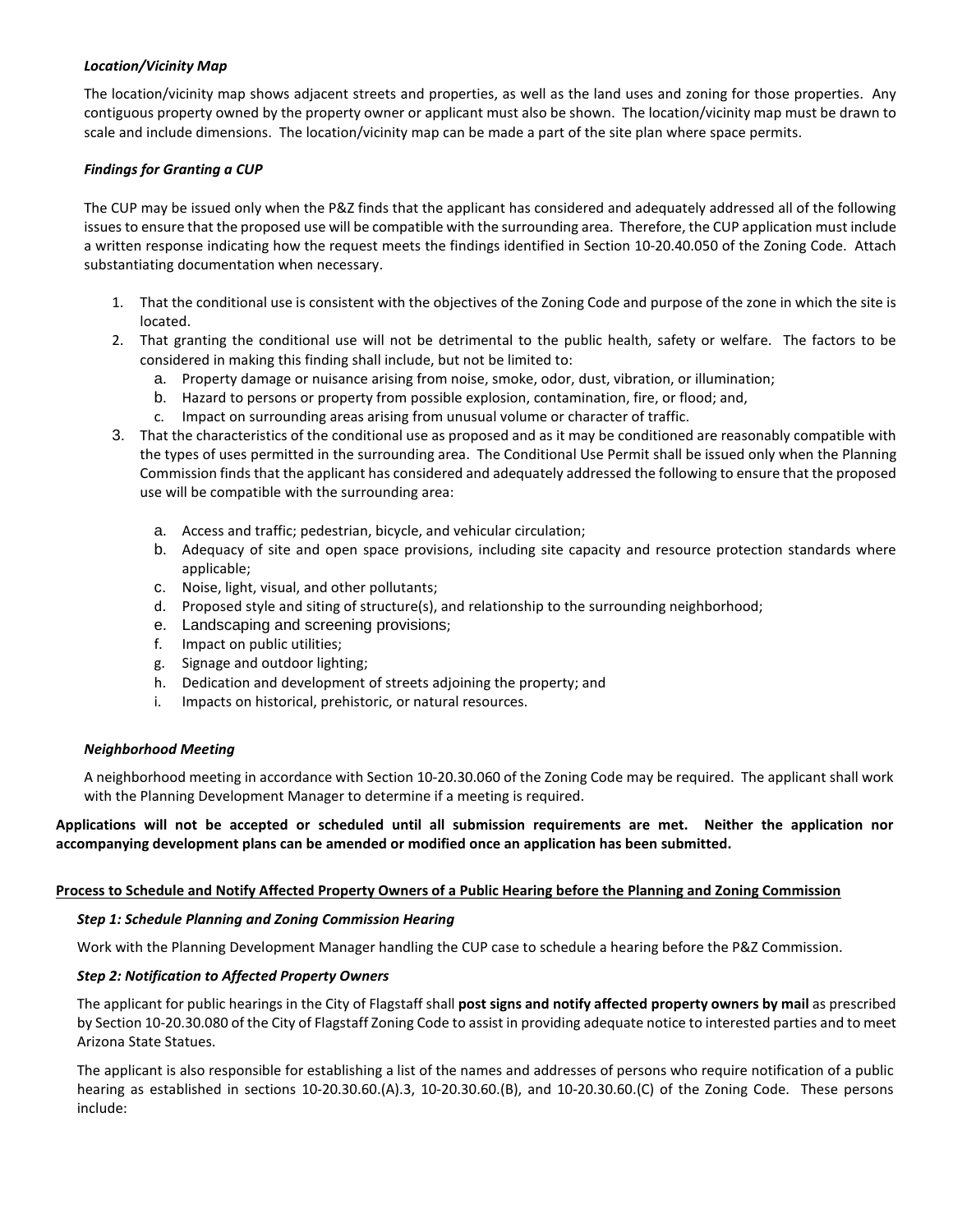- $\Box$  Each real property owner (if different from the applicant) as shown on the last assessment of the property, of any land within the areas subject to the application for which the public hearing is required.
- $\Box$  Each real property owner (if different from the applicant) as shown on the last assessment of the property of any land which is located within 300 feet of the property subject to the application for which the public hearing is required. The Director may expand the notification area based on the location and context of the subject property if it is determined that the potential impact of the development extends beyond the required notification boundary.
- $\Box$  The situs or actual address of all tenants and residents living on the subject property.
- $\Box$  All local government agencies which have reviewed and commented on the proposed development or Zoning Map amendment or which abut the subject property.

The applicant is required to mail a notice of required public hearing via first class mail to each of the persons on the list referenced above no later than 15 days prior to the public hearing date.

The applicant must also erect and maintain a sign on the subject property no later than 15 days prior to the public hearing, and to update the hearing information on the sign until final disposition of the case. It shall also be the responsibility of the applicant to remove the sign within seven (7) days after the final disposition of the case.

## *Step 3: Documentation of Notification to Affected Parties*

The applicant must submit a notarized copy of the mailing list, *Affidavit of Notifications to Affected Property Owners,* and *Affidavit of Sign Posting* to the Director prior to the fifteenth day before the public hearing date.

**The** *Public Hearing Notice Sign Specification* **and** *Mailing Notification Instructions* **documents provide detailed instructions on posting and notifications requirements.**

## **Expiration**

**A CUP expires one year from the date of P&Z approval unless a grading or building permit is obtained or the use is established. The P&Z may grant a one-time extension of 180 days following a formal request for such an extension by the applicant. The extension must be approved before the CUP expiration date.**

## **Appeals**

Any person aggrieved by a decision of the P&Z to approve or deny a CUP (including the applicant) may file an appeal with the City Council. An appeal must be submitted in writing to the Planning Director or Community Development Director within 10 days of the P&Z's decision. The City Council will conduct a public hearing and at the conclusion of the hearing shall affirm, reverse, or modify the decision.

## **Public Record**

All information submitted in conjunction with this application will become part of the public record and may be provided to members of the public. You must notify the City prior to submitting this application if you believe the information you are submitting may be proprietary or confidential.

## **For Further Information**

For further information regarding the application and submission requirements for a CUP, please contact:

Planning and Development Services Section City of Flagstaff 211 W Aspen Avenue Flagstaff AZ 86001 928-213-2618 [cdfrontcounter@flagstaffaz.gov](mailto:cdfrontcounter@flagstaffaz.gov)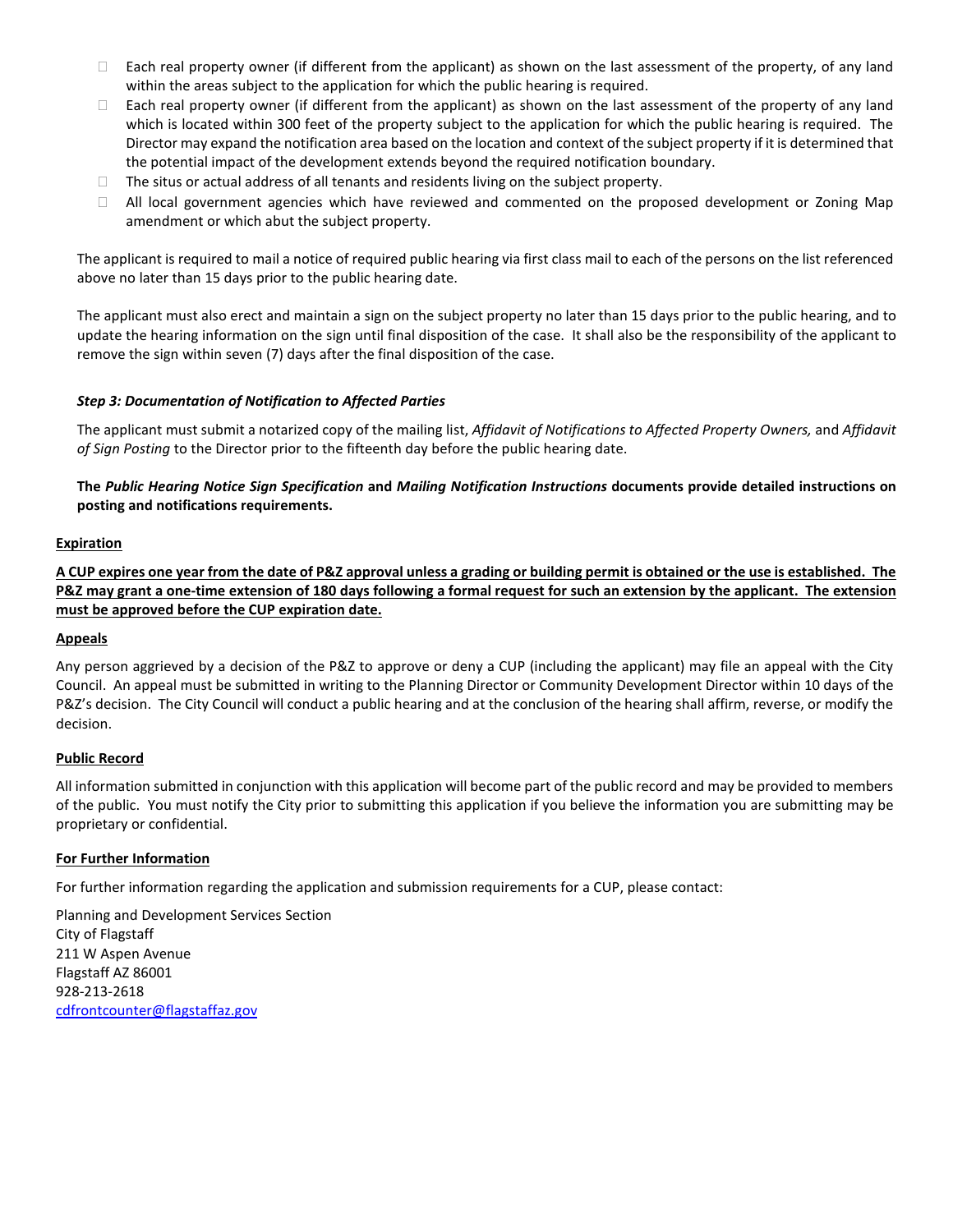# **Mailing Notification Instructions**

Every mailed notice of a public hearing shall include:

- The date, time, location and purpose of the hearing;
- The name of the body conducting the hearing, and a telephone number to receive additional information;
- The location and times at which the complete application and development file may be viewed by the public;
- The address or location of the subject property;
- A general description of the proposed development or action and the property included in the application;
- A statement that any interested person or authorized agent may appear and be heard;
- A statement describing how and when to submit written comments;
- The existing zone classification; and
- The words "Zoning," "Annexation," or "Conditional Use Permit" as applicable.

Notices of required public hearings shall be sent by first class mail to the following persons:

- Each real property owner (if different from the applicant) as shown on the last assessment of the property, of any land within the areas subject to the application for which the public hearing is required.
- Each real property owner (if different from the applicant) as shown on the last assessment of the property of any land which is located within 300 feet of the property subject to the application for which the public hearing is required. The Director may expand the notification area based on the location and context of the subject property if it is determined that the potential impact of the development extends beyond the required notification boundary.
- The situs or actual address of all tenants and residents living on the subject property.
- All local government agencies which have reviewed and commented on the proposed development or Zoning Map amendment or which abut the subject property.

Additional noticing requirements:

In proceedings involving one or more of the following proposed changes or related series of changes in the standards governing land uses, notice shall be provided as described in subsections (2) and (3) below:

- A 10 percent or more increase or decrease in the number of square feet or units that may be developed.
- A 10 percent or more increase or reduction in the allowable height of buildings.
- An increase or reduction in the allowable number of stories of buildings.
- A 10 percent or more increase or decrease in setback or open space requirements.
- An increase or reduction in permitted uses.

2. Notice shall be sent to all persons or groups whose names are on the registry of persons and groups described in subsection (B) of this section who are interested in receiving such notice.

3. Notice shall be provided to real property owners in compliance with at least one of the following notification procedures:

- Notice shall be sent by first class mail to each real property owner, as shown on the last assessment, whose real property would be directly governed by the changes.
- Notice shall be included with water bills or other City mass mailings.
- Notice shall be published in a newspaper of general circulation published or circulated in the City in the form of a "display ad" covering not less than one-eighth of a full page.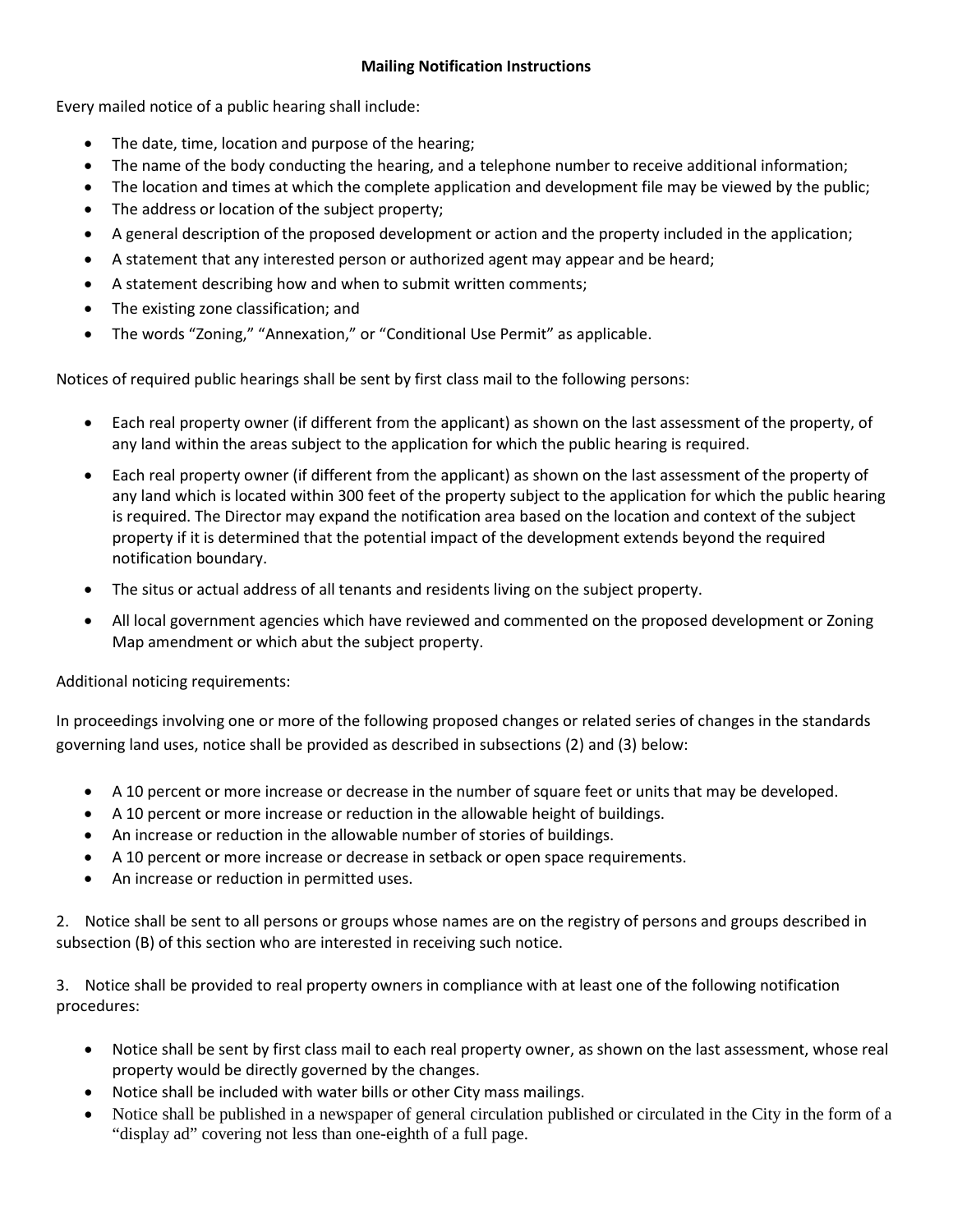## **Affidavit of Notifications to Affected Property Owners**

| <b>Applicant Name:</b> | <u> 1989 - Jan Sterling, mars and de la provincia de la provincia de la provincia de la provincia de la provincia</u> |  |
|------------------------|-----------------------------------------------------------------------------------------------------------------------|--|
| Location:              |                                                                                                                       |  |

In order to assist in providing adequate notice to interested parties and to meet Arizona State Statute, the **applicant**  for public hearings in the City of Flagstaff shall notify affected property owners as prescribed by Section 10- 20.30.080 of the City of Flagstaff Zoning Code**. It shall be the responsibility of the applicant to establish a list of the names and addresses of persons who require notification of a public hearing as established in sections 10- 20.30.60.(A).3, 10-20.30.60.(B), and 10-20.30.60.(C) of the Zoning Code, and mail a notice of required public hearing via first class mail to each of the persons on the list referenced above no later than 15 days prior to the public hearing date. It shall also be the responsibility of the applicant to submit a notarized copy of the mailing list to the Director prior to the fifteenth day before the public hearing date.**

I confirm that the public hearing notifications were mailed as detailed in Section 10-20.30.080 of the City of Flagstaff Zoning Code at least fifteen (15) days prior to the public hearing.

Applicant's/Representative's Signature: \_\_\_\_\_\_\_\_\_\_\_\_\_\_\_\_\_\_\_\_\_\_\_\_\_\_\_\_\_\_\_\_\_\_\_\_\_\_\_\_\_\_\_\_\_\_\_

SUBSCRIBED AND SWORN before me this day of day of the state of the state of the state of the state of the state of the state of the state of the state of the state of the state of the state of the state of the state of the

Notary Public

My Commission Expires:

\_\_\_\_\_\_\_\_\_\_\_\_\_\_\_\_\_\_\_\_\_\_\_\_\_\_\_\_\_\_

\_\_\_\_\_\_\_\_\_\_\_\_\_\_\_\_\_\_\_\_\_\_\_\_\_\_\_\_\_\_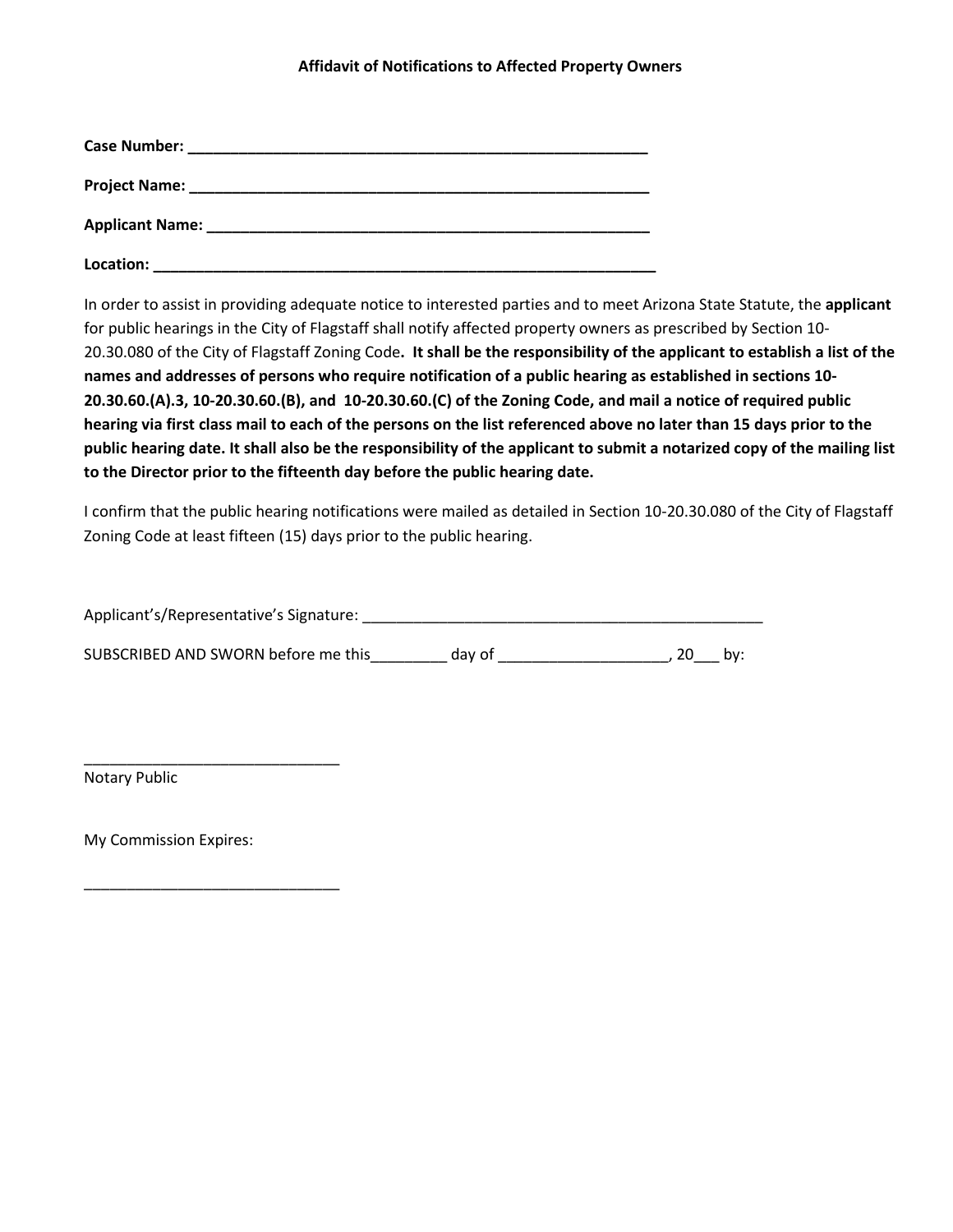## **Public Hearing Notice Sign Specification**

- The sign shall be a minimum of 3 feet x 3 feet in size.
- The sign shall be constructed of laminated coroplast, laminated plywood, or other suitable construction material.
- The sign shall have a white background with black lettering. The least expensive process is laminated direct printing.
- The minimum lettering size shall be 1.2 inch for lowercase and 1 inch for upper case.
- The words "Public Hearing" shall be a minimum of 2 inches in size (Sign lettering should be formatted to match the example below).
- The content of the sign shall match the example below and include specific case details.
- The sign shall be securely fastened to wooden or metal stakes.
- The applicant is responsible for maintaining the integrity and accuracy of the sign.
- The height of the sign shall be at least 4 feet from finished grade to top of sign and shall not be obstructed from view.